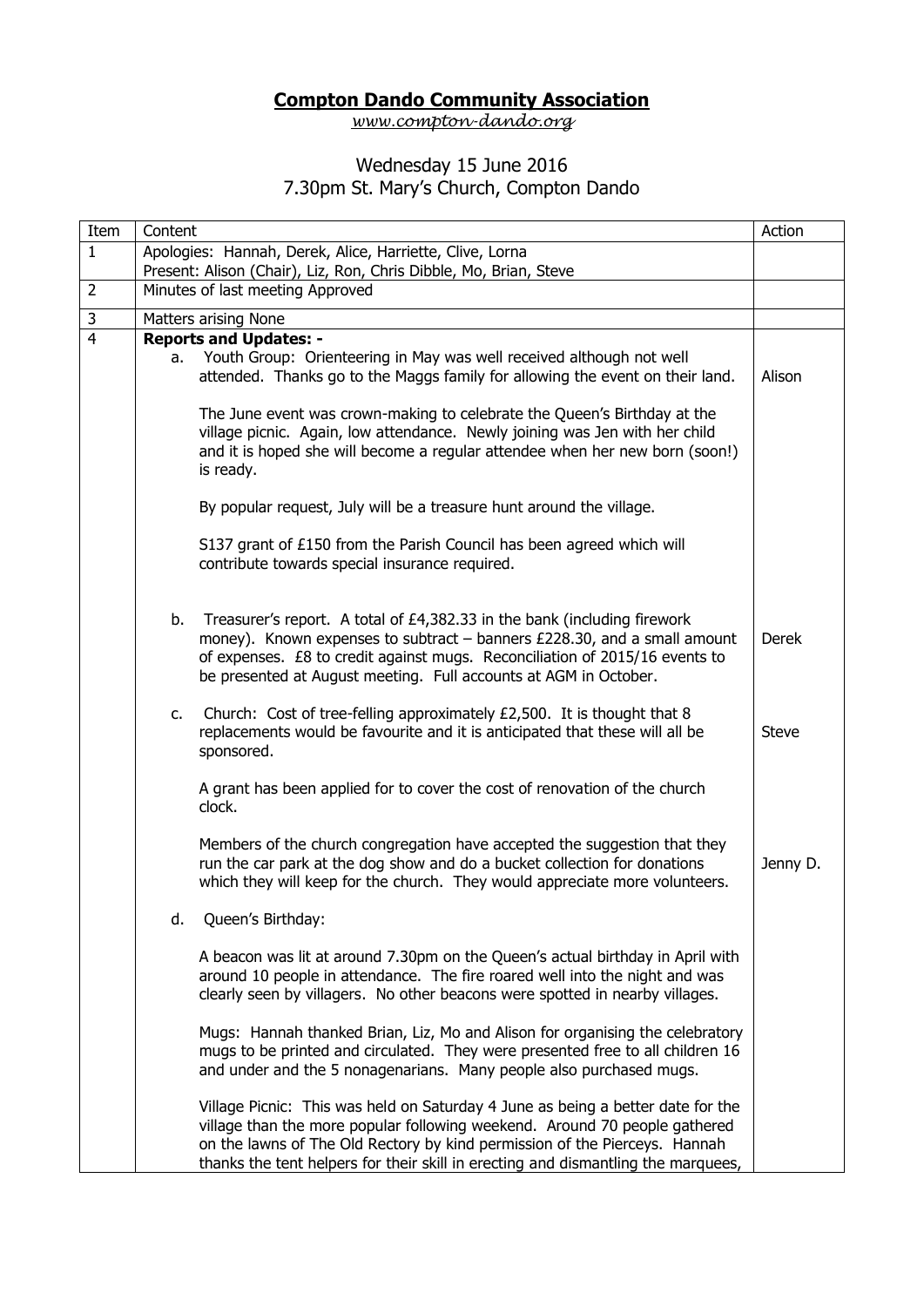|    | Liz for organising & toilet cleaning, Amelia for coordinating her team of table<br>movers and all who helped clearing up after.                                                                                                                                                                                                                                                                                                                                                                                                                                                                                                 |                                   |
|----|---------------------------------------------------------------------------------------------------------------------------------------------------------------------------------------------------------------------------------------------------------------------------------------------------------------------------------------------------------------------------------------------------------------------------------------------------------------------------------------------------------------------------------------------------------------------------------------------------------------------------------|-----------------------------------|
| e. | Fete, Saturday 2 July: Unfortunately nobody was available to give an update<br>on arrangements but all is believed to be progressing well.                                                                                                                                                                                                                                                                                                                                                                                                                                                                                      | Ben,<br>Darren,<br>Gary           |
| f. | Dog Show Saturday 10 September: Liz updated the meeting on progress. All<br>sponsors now in place and stalls booked. Mary Cashman will be organising the<br>cake stall, Mutts will run the bar on the village licence, Church to run car<br>parking and take all bucket collection. Jill Harman organising gate stewards.<br>Liz would appreciate receiving donations of wine for the raffle to make up the<br>traditional village donation. Alison has promised a hand-crafted glass plate, Jill<br>has offered various Radley products. Steve has sent off ads. to be included in<br>the next two editions of the Parish Mag. | Hannah<br>Liz, Mary               |
|    | g. Banners: Steve eventually received 3 correct banners costing a total of<br>£228.30 incl. delivery. The Daubneys have offered to sponsor an A-board in<br>memory of Dick Alvis. Steve to speak to Chris & Rachael.                                                                                                                                                                                                                                                                                                                                                                                                            | <b>Steve</b>                      |
|    | Steve pointed out that there could be 3 banners needed at the same time -<br>Sunday teas, coffee morning, churchyard working party. In these cases, the<br>coffee morning banner would be best placed under the windows of the Hall.<br>Alison to speak to Harriette and Alice.                                                                                                                                                                                                                                                                                                                                                 | Alison                            |
| h. | Churchyard working party: There is a wedding on 25 June and it was agreed<br>not to have a regular work day, also the churchyard was still awaiting tree-<br>planting. However, it was agreed to suggest the currently planned date of 25<br>June to the Fete organisers if they need it for other work.                                                                                                                                                                                                                                                                                                                        | <b>Steve</b><br>Fete<br>Committee |
| i. | Following the cancellation of this week's coffee morning, the next one will be<br>Tuesday 12 July.                                                                                                                                                                                                                                                                                                                                                                                                                                                                                                                              |                                   |
| j. | Quiz Night Saturday 19 November. Alison reported that the Hall was booked.<br>It was agreed to advertise the event to the village after the Dog Show (10<br>Sept) but before the AGM (19 October).                                                                                                                                                                                                                                                                                                                                                                                                                              | Alice<br>Alison,<br>Alice         |
| k. | Fountain by Hall: Hannah reported that the fountain had been insured by the<br>PC and is included within the PC's asset register. Thanks go to Dan Boucher<br>(Jack Carpenter's grandson) for doing an excellent job of jet-spraying the<br>fountain which now looks very good.                                                                                                                                                                                                                                                                                                                                                 |                                   |
| L. | Metal signposts: The planned renovation day on 11 June was cancelled at<br>short notice. No info available on a new date.                                                                                                                                                                                                                                                                                                                                                                                                                                                                                                       | Hannah?                           |
|    | m. 'Phone Box: Hannah still waiting for a response from the PC.                                                                                                                                                                                                                                                                                                                                                                                                                                                                                                                                                                 | Hannah                            |
|    | Any other business:                                                                                                                                                                                                                                                                                                                                                                                                                                                                                                                                                                                                             |                                   |
| 1. | Steve offered thanks for the Highgrove trip.                                                                                                                                                                                                                                                                                                                                                                                                                                                                                                                                                                                    |                                   |
| 2. | Steve also advised that he had put a "thank you" in the Parish Mag. to all who<br>were involved in removing churchyard lime trees which he said was extremely<br>efficiently. The 8 new trees will be planted by Chew Valley Trees.                                                                                                                                                                                                                                                                                                                                                                                             |                                   |
| 3. | Liz proposed that the CDCA might provide a good coverage of snowdrop bulbs<br>- Brian suggested daffodils. To be discussed next meeting.                                                                                                                                                                                                                                                                                                                                                                                                                                                                                        |                                   |